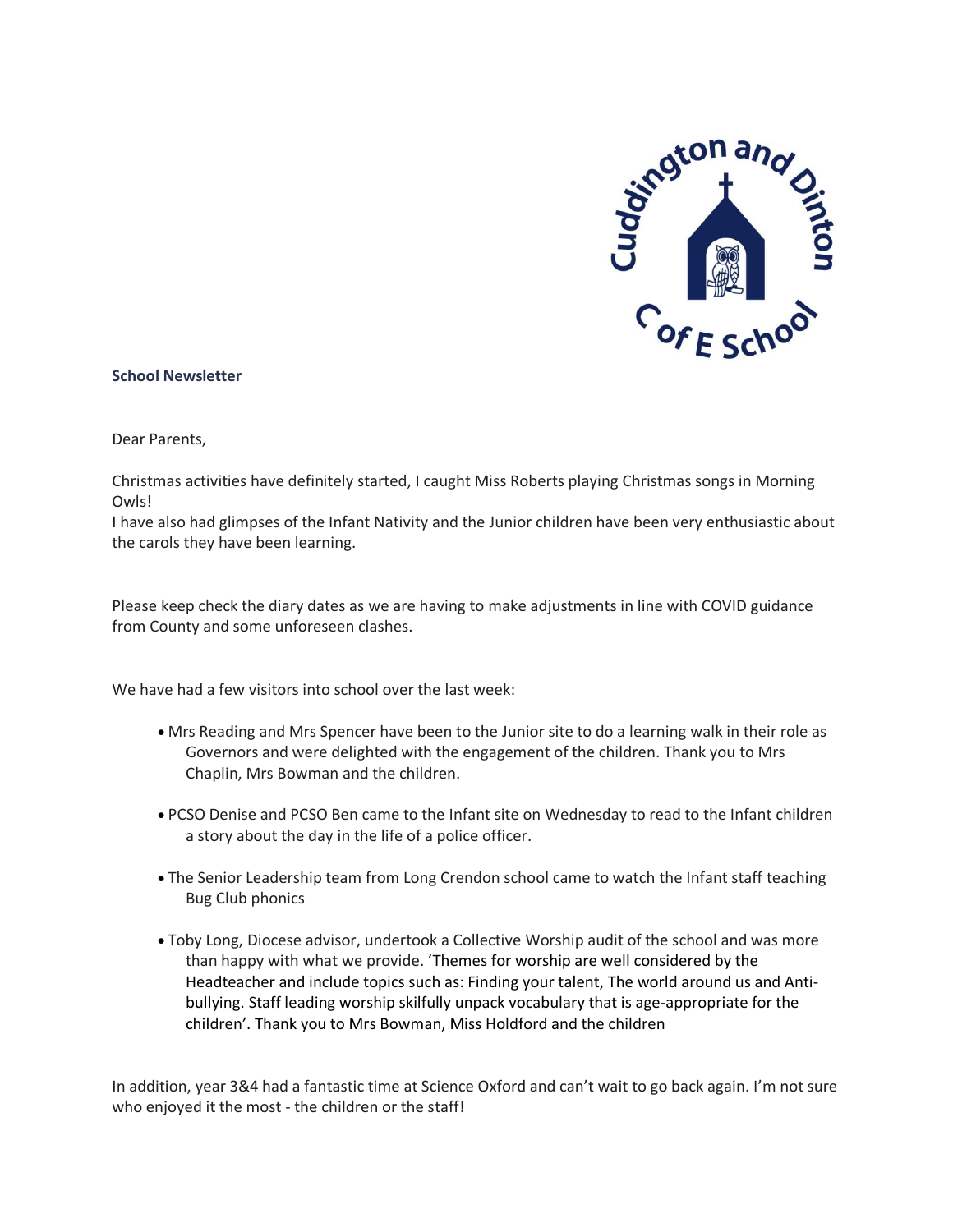It was so lovely to see some new faces at the Junior family Service on Thursday - thank you so much for attending, it means so much to the children.

Mrs Price

Guidance on PCR testing and whether to send you child to school

If your child has any COVID symptoms (loss of taste/ smell, new continuous cough, high temperature) then they must not come to school while you are waiting for PCR test results.

If you child has no symptoms of COVID and you are waiting for the results of a PCR test, then your child can come to school. This is applicable when you have been contacted by Track and Trace and advised to take a test OR you have chosen to send you child for a PCR test because somebody close to them has COVID.

# Poetry Competition Winners

What a difficult task; we had so many entries and it was great fun to read them all. Two children were Highly Commended - Lana and Emma S.

Well done to Lucy R, Emily R, Molly M, Harrison C, Harry C for winning the poetry competition.

# The laying of the Wreaths on Sunday.

I wanted to share with you the comments from John Scholefield Minister in Long Crendon, Chearsley and Nether Winchendon,

'I would like to extend a huge thank you to the children who came forward yesterday at the War Memorial. All were polite and listened to the instructions from Air Marshal Sue Gray, who led the salute.'

I know that the children who laid the wreaths in Ford and Nether Winchendon did an equally superb job - thank you.

# Education charity Quest for Learning

Would you like to help your child feel more confident about maths, but don't know how? Education charity Quest for Learning is running an online fun maths session on Saturday 4th December 2021, from 10am - 11am. There will be lots of simple games and activities for you to try at home, which are ideal for children in Years 2, 3 and 4, or for older children who find maths difficult. The event is free but places are limited to 20 families. If you register before 30th November you will receive a free activity pack. <https://www.eventbrite.co.uk/e/fun-family-maths-online-tickets-205035726377> see attached flyer.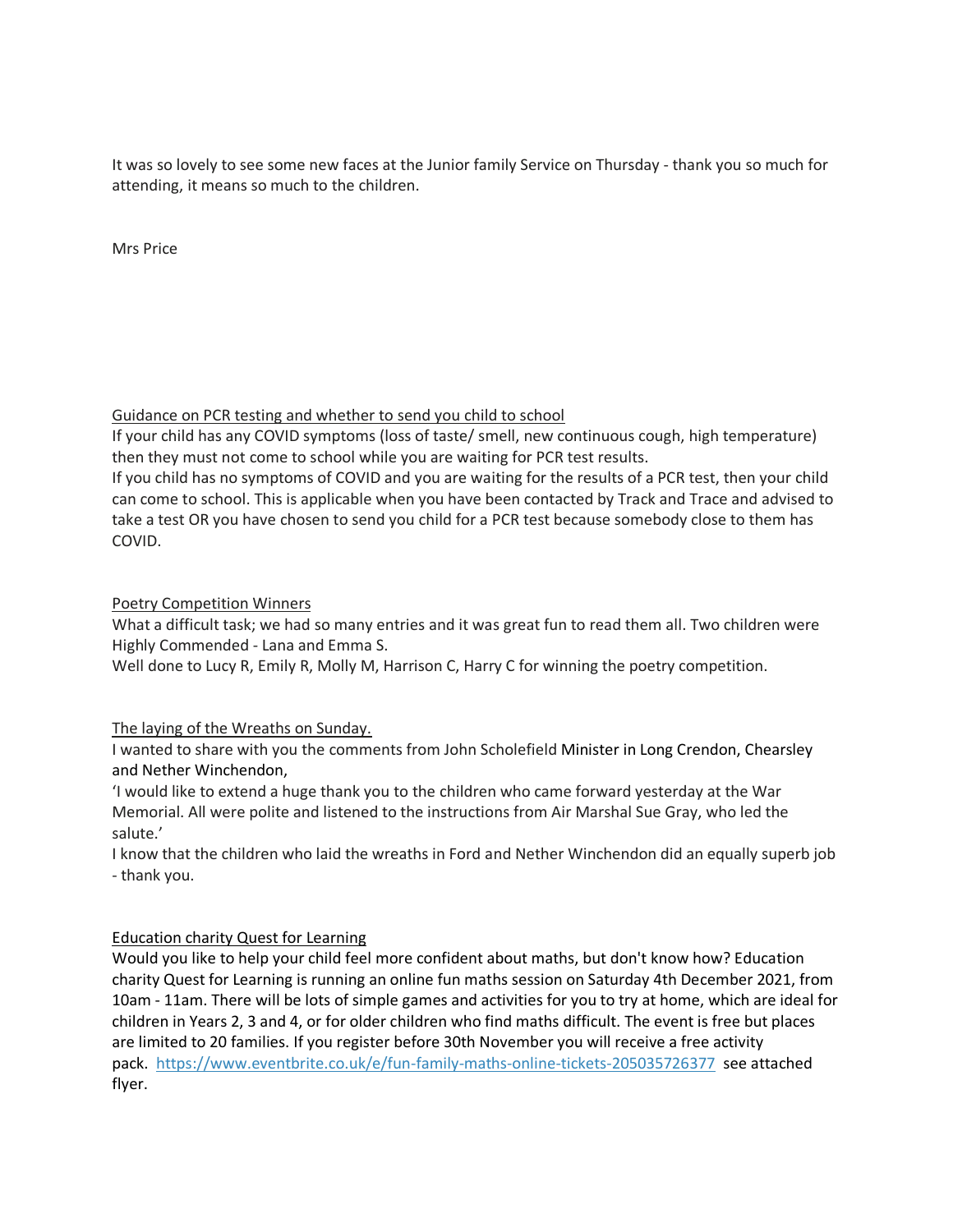#### Christmas Shop

This will now be on the 1<sup>st</sup> December for both sites - am Infants, pm Juniors. Parents pay online, and children will be able to shop for a maximum of 3 gifts. Labels will be sent home on Friday 26<sup>th</sup> November. These need to be filled in with the names of the recipients of the gift, returned in a named carrier bag on Wednesday 1<sup>st</sup> December, ready for the children's shopping experience!

#### Chocolate Tombola

The chocolate mufti day will be on Friday 3<sup>rd</sup> December. Children are allowed to wear their own clothes to school and instead of paying for the privilege, they bring in chocolate for the Christmas Fair Chocolate Tombola. The tombola will now be happening at the fayre and not during the school day, as previously stated.

Please do not send in any chocolates containing nuts, as these will be unusable in school and will be thrown away.

#### Infant Nativity Dates

Following recent guidelines from Public Health Bucks, we have decided to do three performances Monday 6<sup>th</sup> December am and pm, Tuesday 7<sup>th</sup> December pm. Each family will be entitled to 3 tickets, and these will be booked online from next week using the school cloud system, an email will be sent separately with booking instruction. Any additional tickets will become available after the closing date, and information will be shared on how to book these on a first come first served basis. A member of staff will check your name as you come into church, so that we do not over fill the capacity for the building. We would prefer you to wear masks whilst in church.

F4CADs will be providing refreshments on all 3 performances and with previous years, we don't charge for the tickets but ask for contributions to the children's chosen charity.

**Please note** that you will not be able to take any photographs or videos during the performance or at the end. I'm sure you can appreciate that parents crowding to the stage to take photos does not comply with COVID safe guidelines. We have arranged for photographs to be taken (groups and individual) and these will be made available to you. We are exploring the possibility of videoing the performance too.

#### Important Dates -

22ndNovember 9.30am Starting School Sept 2022 prospective parents (Open Day) 23rd November 9.05 – 9.30am Infant site Open Session for current pupils 24th November 9.00 – 9.30am Junior site Open Session for current pupils 24th November year 1 Vision Screen School Nursing Team 25th November Infant Family Service 29th November year 5 & 6 to Waddesdon Manor

1st December Christmas Shop Infant site (am) Junior site (pm)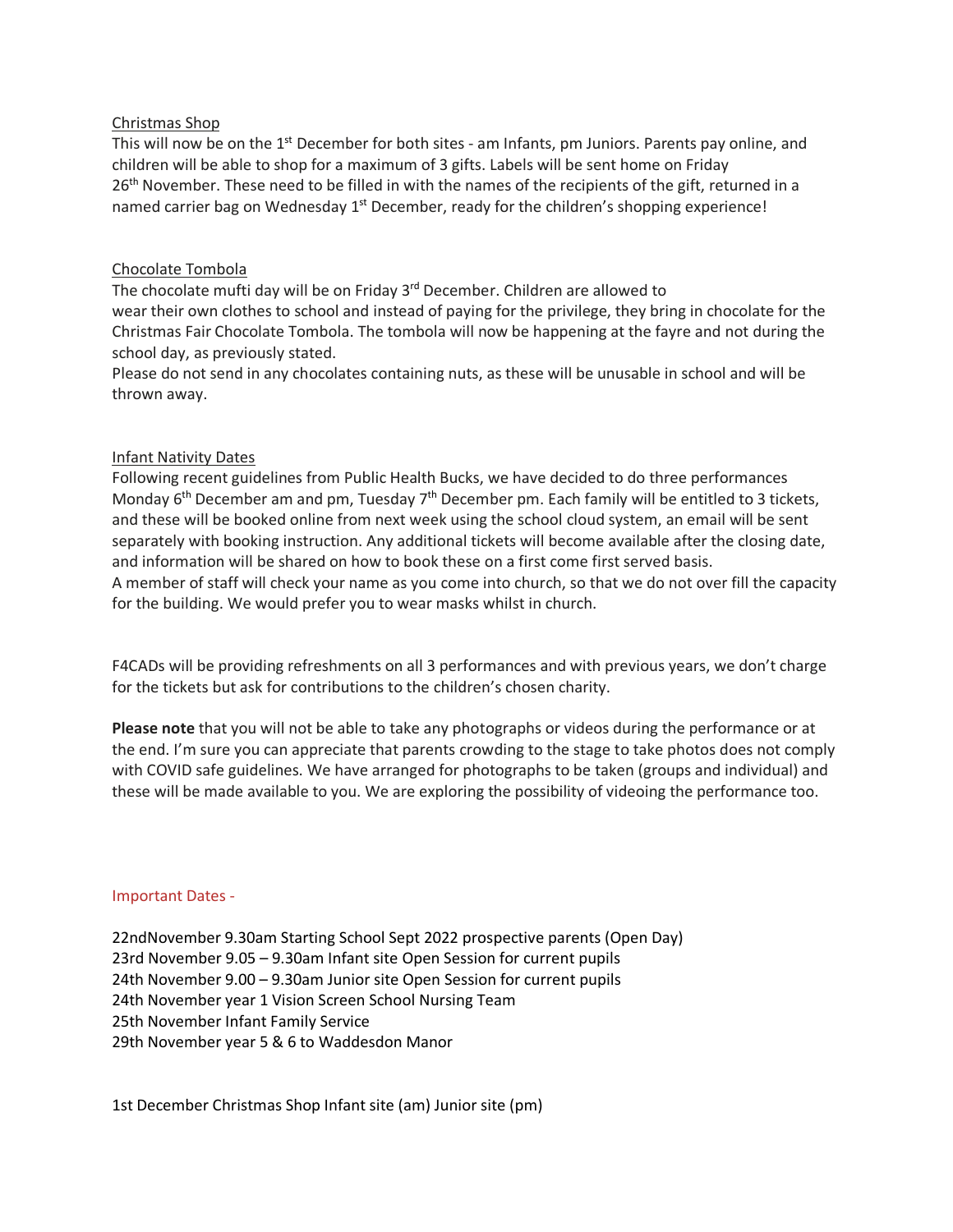2nd December School service at Dinton church 3rd December Chocolate mufti 3rd December Infant Nativity dress rehearsal (pm) 6th December Infant Nativity Performance (9.30 – 10.30) & (1.30 – 2.30) 7th December Infant Nativity Performance (1.30 – 2.30) 8th December School NHS nasal flu vaccinations 8th December year 6 NHS height & weight assessment (am) 10th December Christmas Fayre at Junior site (5 – 7.30pm) 14th December Junior site Carol Service at 6pm 16th December Christmas jumper Day and Junior quiz 16th December Infants Christmas party and Santa visit 17th December Half Day finish 1.15pm Infants, 1.30pm Juniors

Payments Open -

Children in Need £1 minimum donation Donations 2021 (junior site food contributions) Willersley Castle F4CADS Christmas Shop



Little Owls - Donnie and Freddie

- Yr 1 Winnie and Vivi
- Yr 2 Eleri and Lucy R
- Yr 3 Jasmine and Mia L
- Yr 4 Freddie, Leena and Holly
- Yr 5 Ewan
- Yr 6 Ryan and Artie